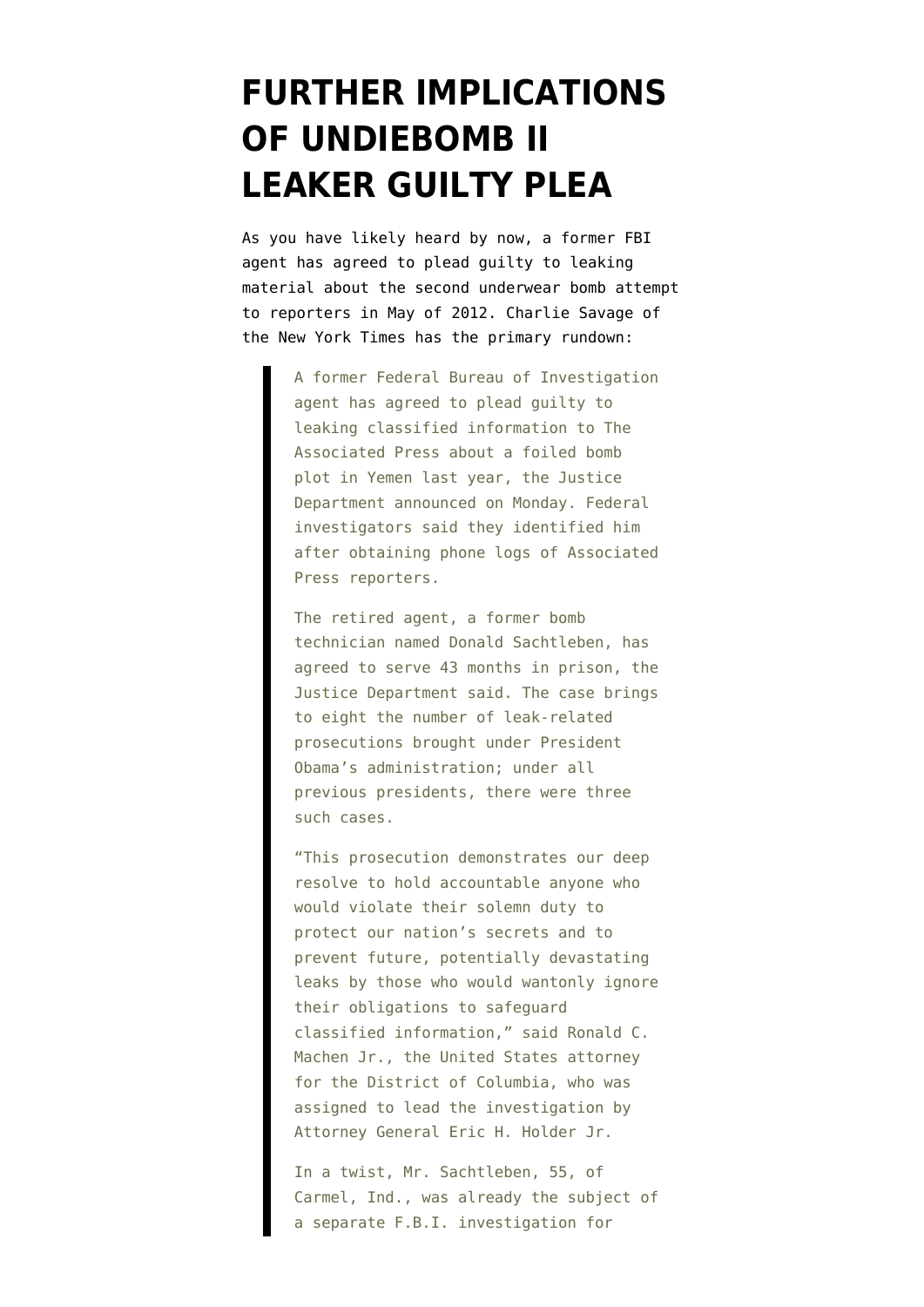distributing child pornography, and has separately agreed to plead guilty in that matter and serve 97 months. His total sentence for both sets of offenses, should the plea deal be accepted by a judge, is 140 months.

## Here is the [DOJ Press Release](http://www.justice.gov/opa/pr/2013/September/13-opa-1055.html) on the case.

Here is the [information filed in SDIN](http://www.justice.gov/iso/opa/resources/7642013923154527618802.pdf) (Southern District of Indiana). And here is the [factual](http://www.justice.gov/iso/opa/resources/930201392315477122777.pdf) [basis for the guilty plea](http://www.justice.gov/iso/opa/resources/930201392315477122777.pdf) on the child porn charges Sachtleben is also pleading guilty to.

So Sachtleben is the leaker, he's going to plead guilty and this all has a nice beautiful bow on it! Yay! Except that there are several troubling issues presented by all this tidy wonderful case wrap up.

First off, the information on the leak charges refers only to "Reporter A", "Reporter A's news organization" and "another reporter from Reporter A's news organization". Now while the DOJ may be coy about the identities, it has long been clear that the "news organization" is the AP and "Reporter A" and "another reporter" are AP national security reporters Matt Apuzzo and Adam Goldman (I'd hazard a guess probably in that order) and the subject article for the leak is this [AP report from May 7, 2012](http://news.yahoo.com/us-cia-thwarts-al-qaida-underwear-bomb-plot-200836835.html).

What is notable about who the reporters are, and which story is involved, is that this is the exact matter that was the subject of the [infamous AP phone records subpoenas](http://www.washingtonpost.com/blogs/erik-wemple/wp/2013/05/13/ap-government-subpoenaed-journalists-phone-records/http://www.washingtonpost.com/blogs/erik-wemple/wp/2013/05/13/ap-government-subpoenaed-journalists-phone-records/) that were incredibly broad – over 20 business and personal phone lines. These subpoenas, along with those in the *US v. Steven Kim* case collected against [James Rosen and Fox News,](http://www.politico.com/blogs/under-the-radar/2013/05/holder-walks-fine-line-on-prosecuting-journalists-164367.html) caused a major uproar about the sanctity of First Amendment press and government intrusion thereon.

The issue here is that Attorney General Eric Holder and the DOJ, as a result of the uproar over the AP and Fox News discovery abuse, grudgingly announced new guidelines in a [glossy](http://www.justice.gov/iso/opa/resources/2202013712162851796893.pdf) [six page document](http://www.justice.gov/iso/opa/resources/2202013712162851796893.pdf) released on July 12, 2013 to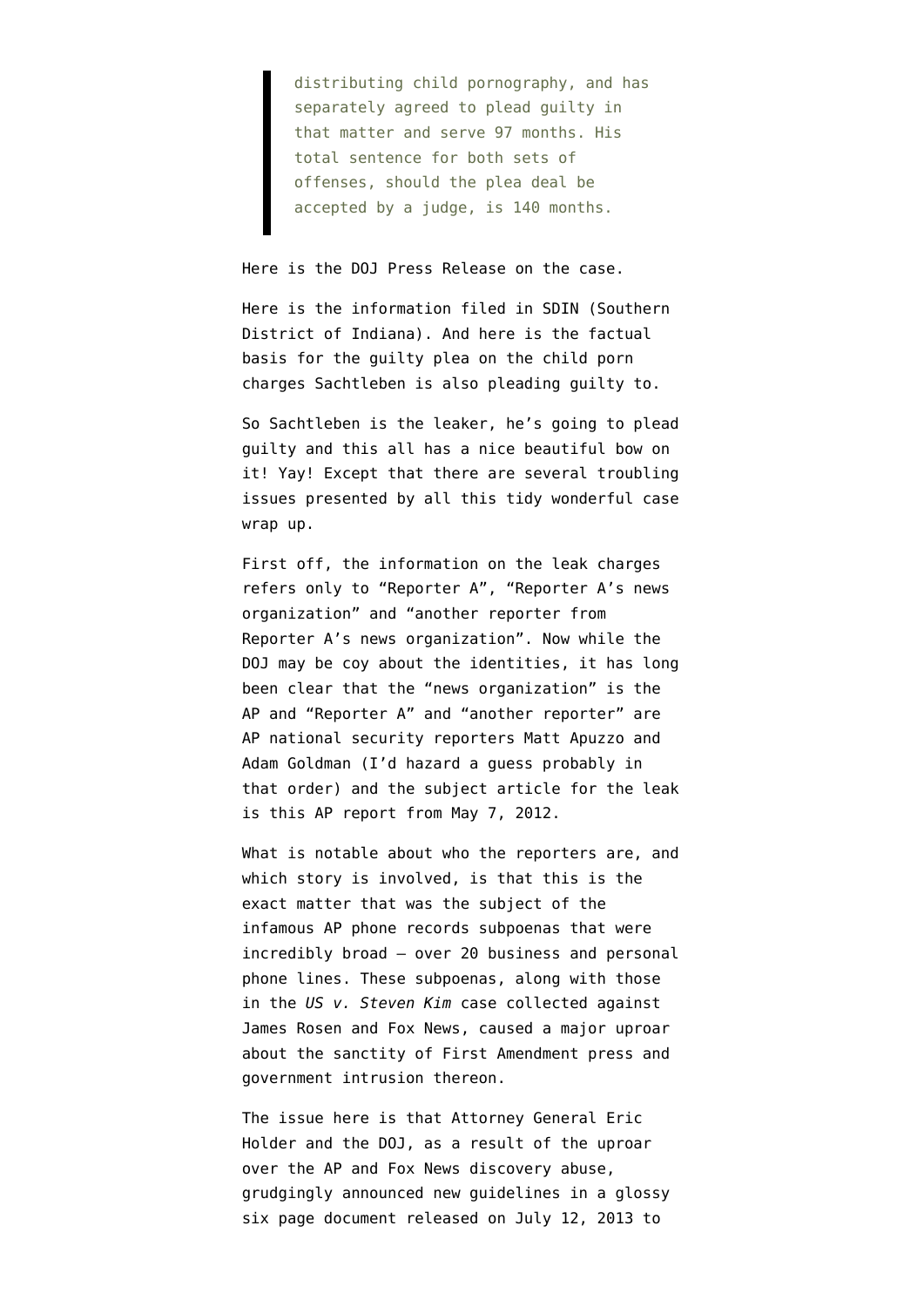much fanfare. The DOJ promised to, in the future:

> …utilize such tools only as a last resort, after all reasonable alternative investigative steps have been taken, and when the information sought is essential to a successful investigation or prosecution.

However the sentiment so proudly expressed by DOJ in July seems more than a little faint with the emphasis they placed yesterday on only being able to solve the UndieBomber II leak case because:

> Sachtleben was identified as a suspect in the case of this unauthorized disclosure only after toll records for phone numbers related to the reporter were obtained through a subpoena and compared to other evidence collected during the leak investigation.

Hard to see how such pointed braggadocio is not a not so subtle notice that DOJ considers anything they deem a "national security" related leak, which is about everything to the Obama Administration, to be fair game for investigation and discovery of reporters and news organizations, both on a business and personal level, as was done here with respect to Apuzzo, Goldman and the AP. Once again, the Obama Administration PR show belies what it is doing, and will do in practice.

The second thing of note about yesterday's announcement is that it has all the markings of finality, and I am informed that indeed such is the case and no further charges are forthcoming. Now, as to Sachtleben, that is fair; the government has him cold through phone and email records, travel records and his admission of guilt in a signed information where he flat out said he was no whistleblower by admitting that he: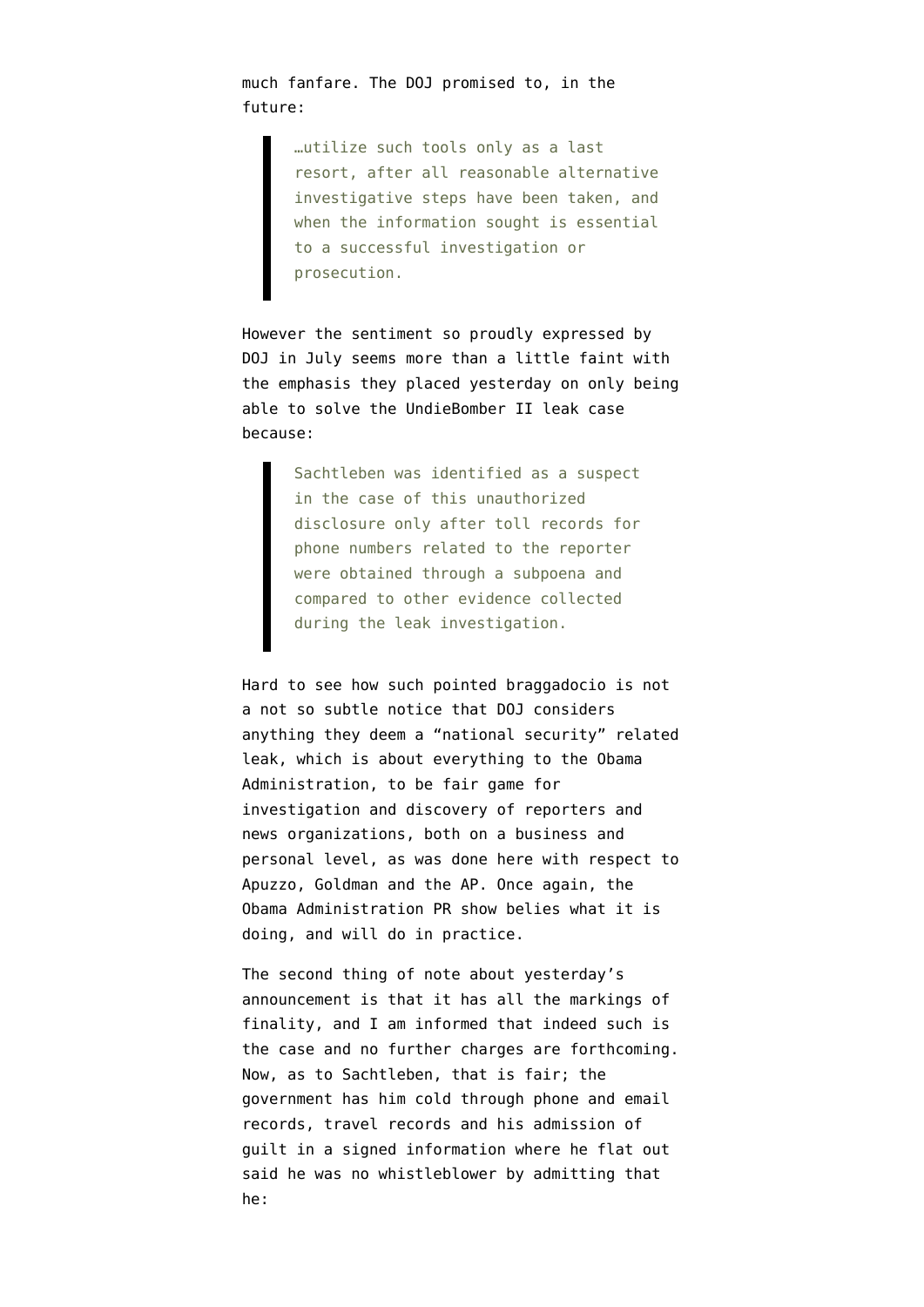did not believe that he was exposing government waste, fraud, abuse, or any other kind of government malfeasance or misfeasance.

So Sachtleben is cooked, and that is all well and good. But if this is all over, what about the "other" leak that was part of the mid May 2012 leakfest, i.e. the one that *really was* a dangerous affront to operational security concerns. You know, the one where the [Saudi](http://www.emptywheel.net/2012/05/09/did-the-saudis-or-the-yemenis-expose-the-involvement-of-a-double-agent/) [agent \(double agent?\) who acquired UndieBomb II](http://www.emptywheel.net/2012/05/09/did-the-saudis-or-the-yemenis-expose-the-involvement-of-a-double-agent/) [was burned.](http://www.emptywheel.net/2012/05/09/did-the-saudis-or-the-yemenis-expose-the-involvement-of-a-double-agent/)

The Saudi agent story was not part of Apuzzo and Goldman's original reporting and was by all appearances first broken by [ABC and Richard](http://thecable.foreignpolicy.com/posts/2013/05/14/the_leak_that_triggered_the_ap_phone_probe_scandal) [Clarke](http://thecable.foreignpolicy.com/posts/2013/05/14/the_leak_that_triggered_the_ap_phone_probe_scandal) after participating in a background phone call by, who else, John Brennan, and then LA Times, CNN, NYT and a host of others in succession picked up the ball and ran with it. It is unclear whether AP had the story too and, if so, whether any part of it came from Sachtleben. There is no mention of the Saudi agent, the story of his work, possible involvement in the al-Quso drone strike, or any indication that Sachtleben could have garnered that information, contained in the DOJ press release and criminal information.

In fact, the reports on the Saudi agent consistently referred to what appears to be a Saudi official as a leaker, but with confirmations, which themselves are clear leaks, from multiple Obama Administration officials. One of said officials clearly leaking what was still classified information was [none other than](http://www.reuters.com/article/2012/05/18/us-usa-security-plot-spin-idUSBRE84H0OZ20120518) [John Brennan](http://www.reuters.com/article/2012/05/18/us-usa-security-plot-spin-idUSBRE84H0OZ20120518). The leaker who was subsequently installed as head of the CIA. One leaker gets prison, and the other gets a promotion to CIA director. But that is how the Obama Administration hypocritically rolls.

So, what of the Obama Administration officials chattering to the press, both in the first instance, and as confirmation sources regarding UndieBomb II plot and the Saudi operation? What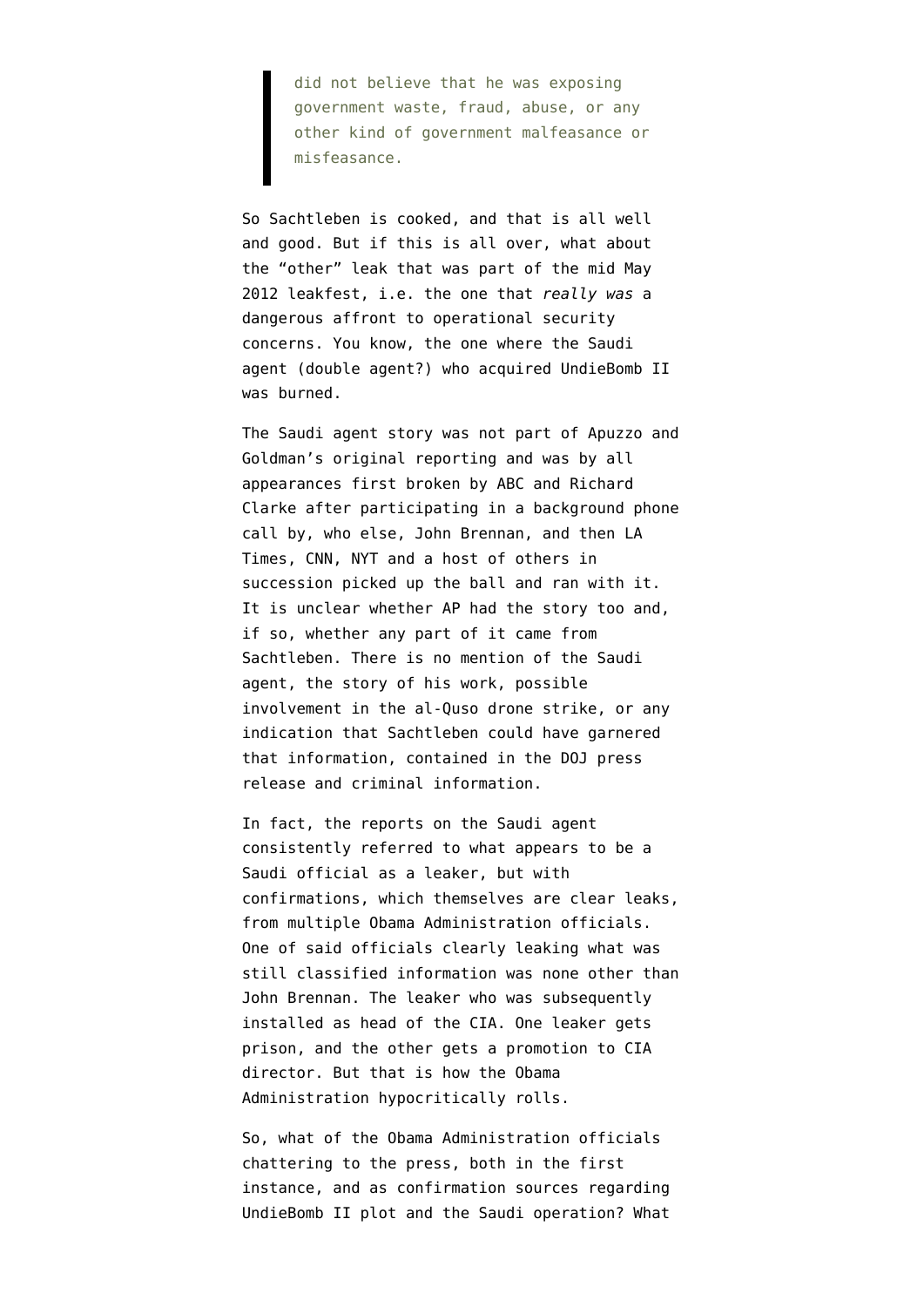about the Saudi leaker? For that matter, what about the government sources that confirmed the AP information from Sachtleben? What about the sources, some clearly Administration based, for the CNN, LA Times and ABC reports? While many of them are undoubtedly the same individuals, all of those seem to be swept under the rug by Sachtleben's plea, even though he is obviously but one part of the equation. And by all appearances, Sachtleben is far from the most damaging part.

In fairness, [Josh Gerstein](http://www.politico.com/story/2013/09/ex-fbi-agent-pleads-guilty-associated-press-leak-case-97226.html) relates this:

The court papers in Sachtleben's case don't describe precisely what damage his leak caused, nor do they make any reference to an informant or double agent being endangered. However, a U.S. official said prosecutors haven't put all the details in the public documents in order to avoid compounding the damage.

That is a pretty vague and unsatisfactory answer to the pertinent questions. The damage is already done, Brennan and others did part of it and answers better than just the Sachtleben wrap are due.

Next, there is the issue of the "investigative" work the DOJ is so proud of in its press release and criminal complaint on Sachtleben. Remember, DOJ collected on *20 different phone lines* alone including multiple AP bureau offices, and business, home and cell numbers of AP reporters. That is pretty much the main backbone for AP governmental and national security reportage. Add in the additional collection on their email and text records.

The full scope of the collection is delineated in paragraphs 5, 8, 9, 11, 13 and 14 [of the](http://www.justice.gov/iso/opa/resources/7642013923154527618802.pdf) [criminal information](http://www.justice.gov/iso/opa/resources/7642013923154527618802.pdf). And the phone and email collection was not just metadata, but as the above described paragraphs make clear, full content too. Since these subpoenas were after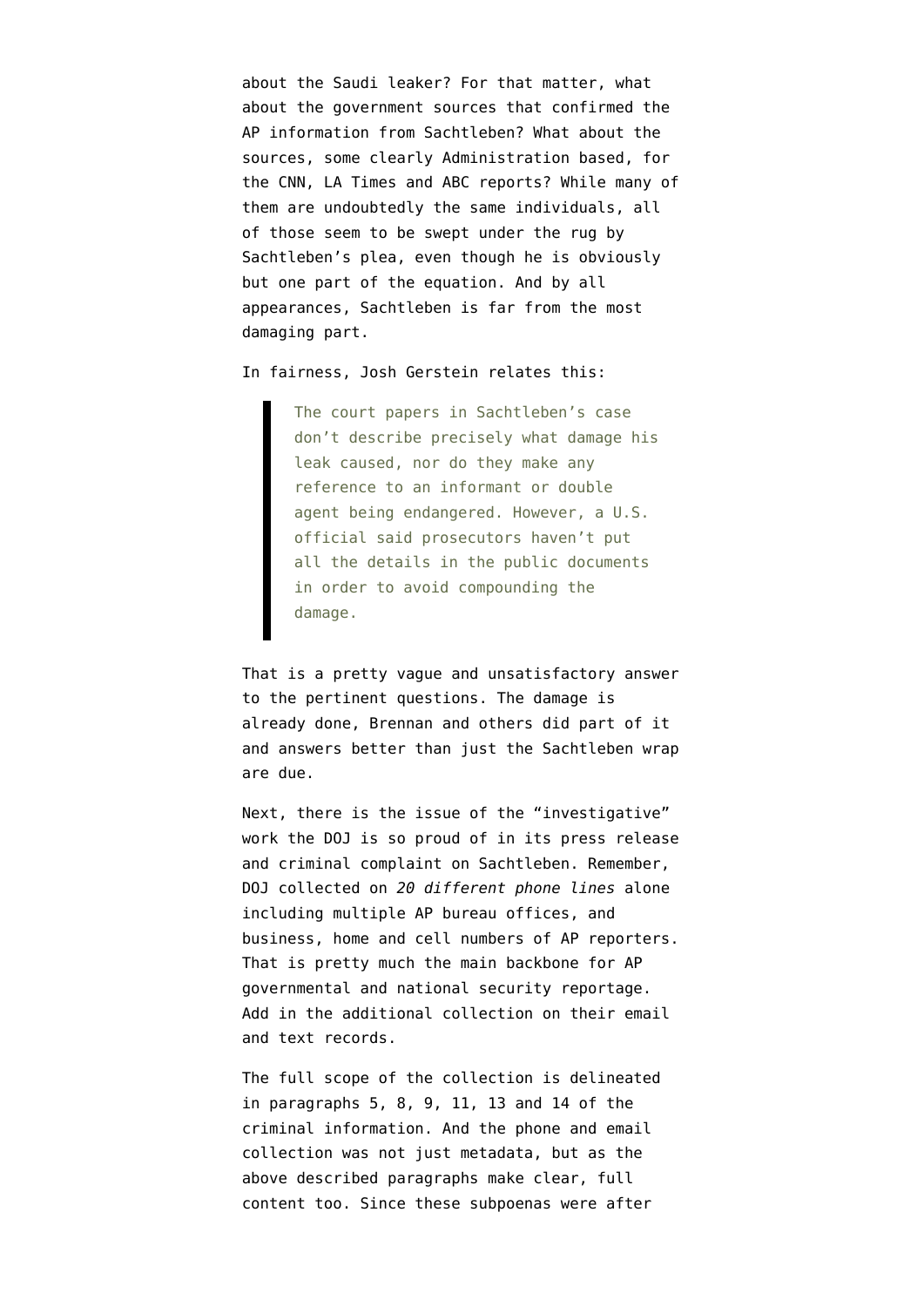the fact, that means the vaunted NSA storage database was likely used. How many "hops" were made off of the AP lines? (Remember, [3 hops off](http://www.emptywheel.net/2013/07/17/the-3-hop-scotch-of-civil-liberties-and-privacy/) [of one person making 40 calls can be 2.5 million](http://www.emptywheel.net/2013/07/17/the-3-hop-scotch-of-civil-liberties-and-privacy/) [people](http://www.emptywheel.net/2013/07/17/the-3-hop-scotch-of-civil-liberties-and-privacy/)).

Frankly one hop off the lot of the AP phones could yield a massive number of targets, and the most precious ones to First Amendment journalism. This post is long enough without going into specifics of the surveillance implications from the collection on the AP and its top reporters, but suffice it to say the implications to, and chilling effect on, governmental and national security reportage is immense.

Lastly, there is the presumptive regularity that must be given to the stated timing of the [national security prong](http://www.justice.gov/iso/opa/resources/7642013923154527618802.pdf) of the case against Sachtleben vis a vis the [child porn prong.](http://www.justice.gov/iso/opa/resources/930201392315477122777.pdf) But take a look at the end of Charlie Savage's [report in the NYT:](http://www.nytimes.com/2013/09/24/us/fbi-ex-agent-pleads-guilty-in-leak-to-ap.html)

> As it turns out, the contractor was about to take a trip to Quantico. On May 2, he visited the lab where the underwear device was being examined, it said, and soon called the reporter.

> Two and a half hours later, the court filing said, two A.P. reporters began calling government officials saying they knew that the United States government had intercepted a bomb from Yemen and that the F.B.I. was analyzing it.

> The next day, May 3, 2012, law enforcement agents in Indiana, working on an unrelated case involving the distribution of child pornography on the Internet, obtained a search warrant for Mr. Sachtleben's house, court filings show. They seized his computers on May 11.

Once again, very convenient how it all came together. I am sure it all happened legitimately